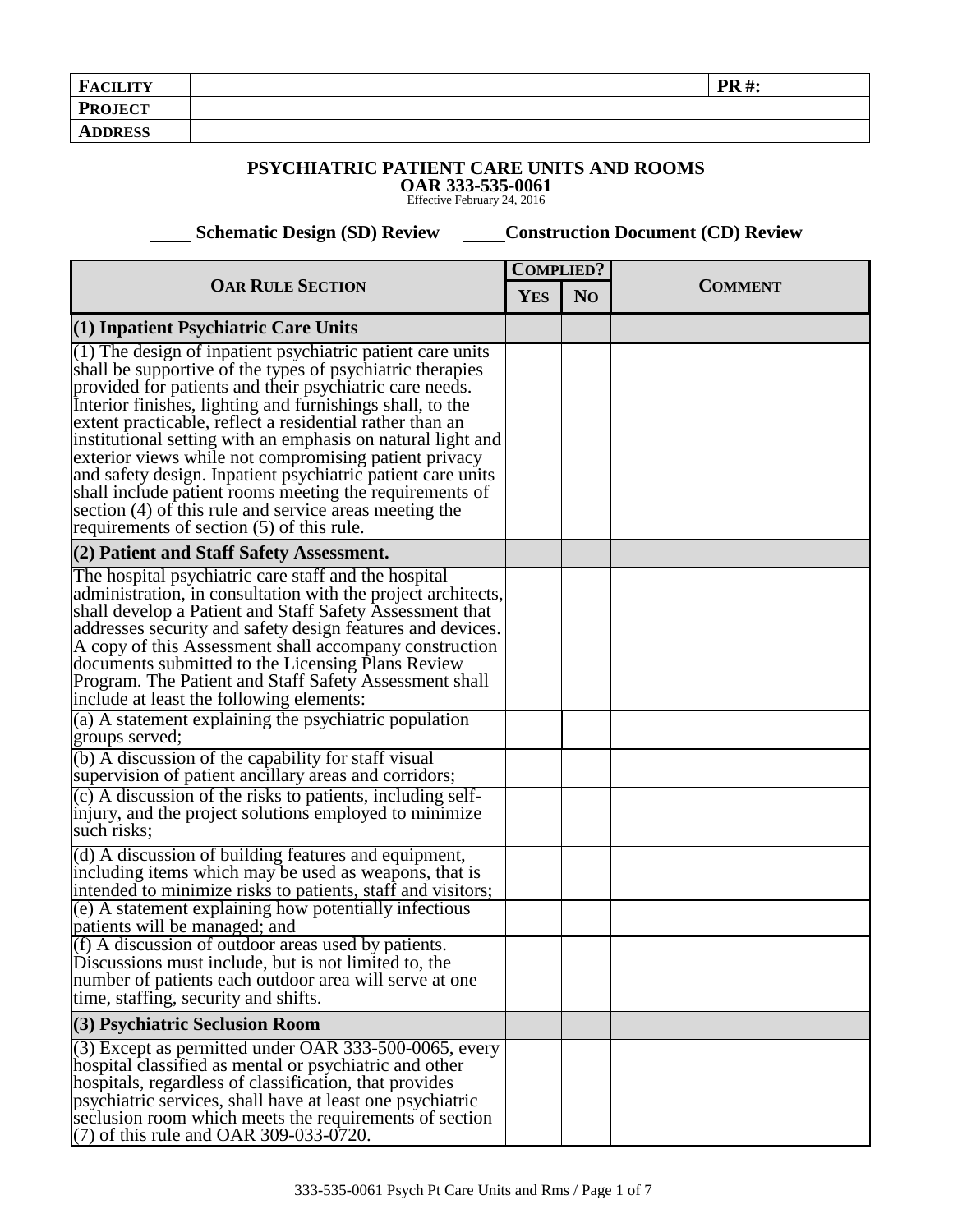| <b>OAR RULE SECTION</b>                                                                                                                                                                                                                                                               |  | <b>COMPLIED?</b> |                |
|---------------------------------------------------------------------------------------------------------------------------------------------------------------------------------------------------------------------------------------------------------------------------------------|--|------------------|----------------|
|                                                                                                                                                                                                                                                                                       |  | N <sub>O</sub>   | <b>COMMENT</b> |
| (4) Psychiatric Patient Care Rooms                                                                                                                                                                                                                                                    |  |                  |                |
| $(4)$ Psychiatric patient care rooms shall comply with the<br>requirements of OAR 333-535-0025, except as follows:                                                                                                                                                                    |  |                  |                |
| (a) A nurse call system is not required. If included,<br>provisions shall be made for easy removal or covering of<br>call buttons;                                                                                                                                                    |  |                  |                |
| (b) Patient toilets shall not have bed pan flushing<br>devices;                                                                                                                                                                                                                       |  |                  |                |
| (c) Hand-washing stations are not required in patient<br>rooms;                                                                                                                                                                                                                       |  |                  |                |
| $\overline{d}$ ) Visual privacy in multi-bed rooms (e.g., cubicle<br>curtains) is not required;                                                                                                                                                                                       |  |                  |                |
| (e) Each patient room shall be provided a private toilet<br>room and hand-washing station. Grab bars are only<br>required in rooms required to be accessible to the<br>disabled; and                                                                                                  |  |                  |                |
| (f) All hardware shall have tamper-resistant fasteners;<br>and                                                                                                                                                                                                                        |  |                  |                |
| (g) Patient rooms shall comply with the requirements of<br>section $(6)$ of this rule.                                                                                                                                                                                                |  |                  |                |
| (5) Psychiatric Patient Care Unit Service Areas                                                                                                                                                                                                                                       |  |                  |                |
| (5) Psychiatric patient care unit service areas shall<br>comply with the requirements of OAR 333-535-0025,<br>except as follows:                                                                                                                                                      |  |                  |                |
| (a) A secured storage area shall be provided for patients'<br>belongings that are determined to be potentially harmful;                                                                                                                                                               |  |                  |                |
| (b) A secured storage station will be provided for storing<br>law enforcement weapons prior to officers entering the<br>patient care unit;                                                                                                                                            |  |                  |                |
| (c) The medication station shall include provision against<br>unauthorized access:                                                                                                                                                                                                    |  |                  |                |
| (d) Between meal nourishment(s) facilities within the<br>unit shall be one, or a combination of the following:                                                                                                                                                                        |  |                  |                |
| $(A)$ A nourishment station;                                                                                                                                                                                                                                                          |  |                  |                |
| $(B)$ A kitchenette, designed for patient use, with a sink<br>and a keyed switch or other acceptable method for staff<br>control of any heating and cooking devices; or                                                                                                               |  |                  |                |
| (C) A kitchen service within the unit that includes a<br>hand-washing station, storage space, refrigerator and<br>facilities for full meal preparation. A keyed switch or<br>other acceptable method for staff control of any heating<br>and cooking devices is required.             |  |                  |                |
| (e) All storage spaces within the psychiatric patient care<br>unit shall be secured from patient access;                                                                                                                                                                              |  |                  |                |
| (f) A bathtub or shower shall be provided for every 6<br>beds not otherwise served by bathing facilities within the<br>patient rooms. Bathing facilities shall be designed and<br>located for patient safety, convenience, privacy and shall<br>comply with section (6) of this rule; |  |                  |                |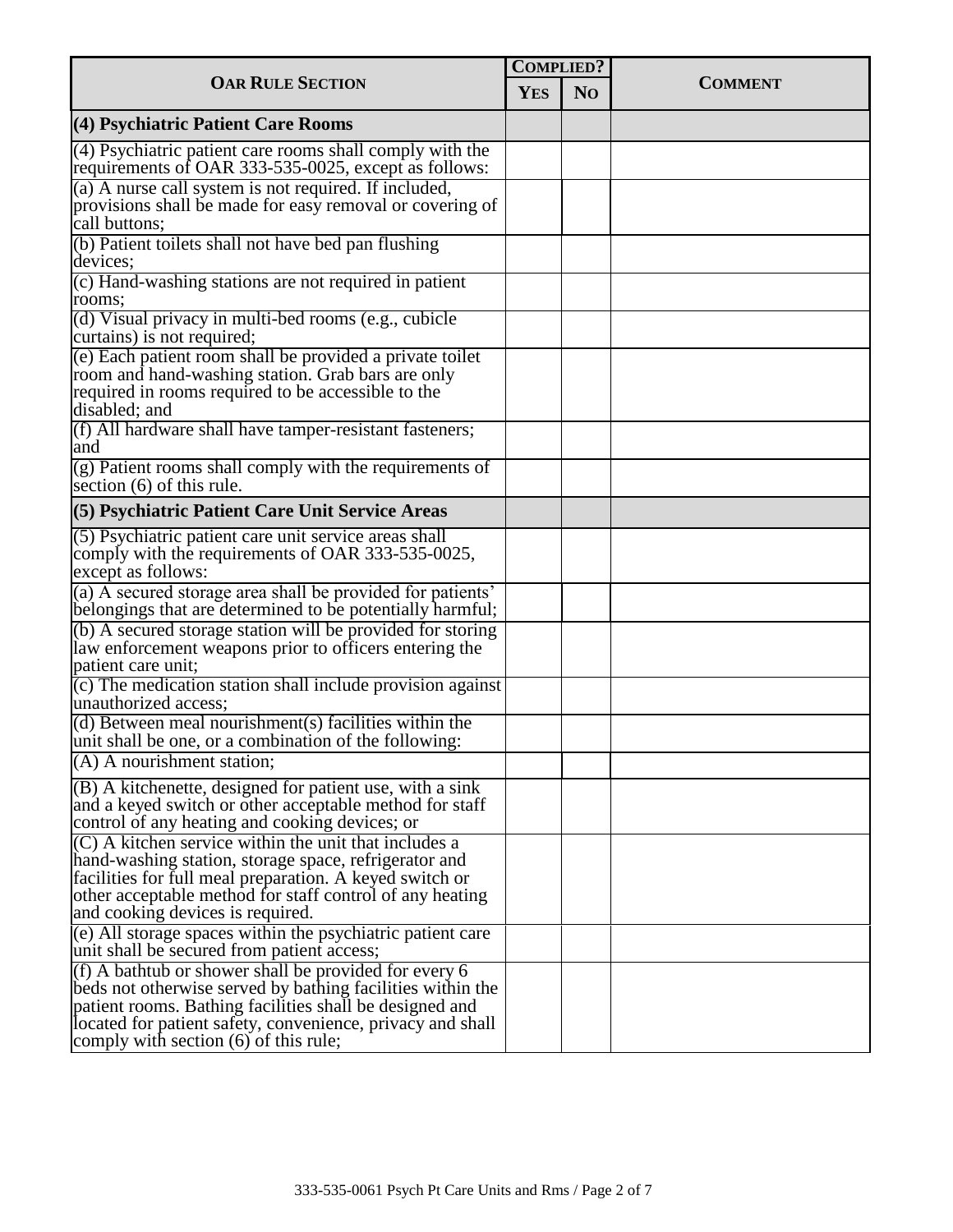| <b>OAR RULE SECTION</b>                                                                                                                                                                                                                                                                                                                                                                                                                                                                                                                                                                                                               |  | <b>COMPLIED?</b> |                |
|---------------------------------------------------------------------------------------------------------------------------------------------------------------------------------------------------------------------------------------------------------------------------------------------------------------------------------------------------------------------------------------------------------------------------------------------------------------------------------------------------------------------------------------------------------------------------------------------------------------------------------------|--|------------------|----------------|
|                                                                                                                                                                                                                                                                                                                                                                                                                                                                                                                                                                                                                                       |  | N <sub>O</sub>   | <b>COMMENT</b> |
| $(g)$ A separate charting area shall be provided with<br>provisions for visual and acoustical privacy. Viewing<br>windows to permit observation of patient areas by the<br>charting nurse or physician may be used if the                                                                                                                                                                                                                                                                                                                                                                                                             |  |                  |                |
| arrangement is such that patient files cannot be read from<br>outside the charting area. Viewing windows shall meet<br>the requirements of subsection $(6)(g)$ of this rule;                                                                                                                                                                                                                                                                                                                                                                                                                                                          |  |                  |                |
| (h) At least two separate social spaces, one appropriate<br>for noisy activities and one for quiet activities shall be<br>provided. The combined area shall be at least 40 square<br>feet per patient with each space being at least 120 square<br>feet in size. These spaces may be shared by dining<br>activities;                                                                                                                                                                                                                                                                                                                  |  |                  |                |
| (i) Space for group therapy shall be provided. This space<br>may be combined with the quiet space required by<br>subsection $(5)(h)$ of this rule when the unit accommodate<br>12 or fewer patients and when at least 225 square feet of<br>closed private space is available for group therapy<br>activities;                                                                                                                                                                                                                                                                                                                        |  |                  |                |
| (i) Securable patient laundry facilities with an automatic<br>washer and dryer and secured space for chemicals shall<br>be provided;                                                                                                                                                                                                                                                                                                                                                                                                                                                                                                  |  |                  |                |
| $(k)$ Each psychiatric patient care unit shall include, or<br>have close access to, a soiled utility room that meets the<br>requirements of OAR 333-535-0260(5) or a soiled<br>holding room. A soiled holding room shall meet all the<br>requirements of a soiled utility room except that a<br>clinical sink may be omitted;                                                                                                                                                                                                                                                                                                         |  |                  |                |
| $(1)$ The following elements shall also be provided, but<br>shall be permitted to serve several nursing units and may<br>be on a different floor if conveniently located to the unit<br>for routine use:                                                                                                                                                                                                                                                                                                                                                                                                                              |  |                  |                |
| $(A)$ Space requirements. Examination rooms shall have a<br>minimum floor area of 120 square feet, excluding space<br>for vestibule, toilets, and closets. The room shall contain<br>a hand-washing station, storage facilities and a surface<br>for charting. In existing psychiatric facilities, exam<br>rooms may continue to be 80 square feet excluding space<br>for vestibules, toilets and closets;                                                                                                                                                                                                                            |  |                  |                |
| $(B)$ Separate consultation room(s), lockable from the<br>outside. Each consultation room shall have a minimum<br>floor space of 100 square feet and shall be provided at a<br>room-to-bed ratio of one consultation room for every 12<br>psychiatric beds. The room(s) shall be designed for<br>acoustical and visual privacy and be constructed to<br>achieve a level of voice privacy of 50 STC;                                                                                                                                                                                                                                   |  |                  |                |
| $(C)$ Separate space for patient therapy/multi-purpose use.<br>The greater of at least 300 square feet or at least 15<br>square feet per patient shall be provided. The space shall<br>include a hand-washing station, work counter(s), storage<br>and space for displays and may serve more than one<br>psychiatric patient care unit. However, when a<br>psychiatric patient care unit contains less than 12 beds,<br>the therapy and other functions may be performed within<br>the noisy activities area required by subsection $(5)(h)$ of<br>this rule if at least an additional 10 square feet per patient<br>is provided; and |  |                  |                |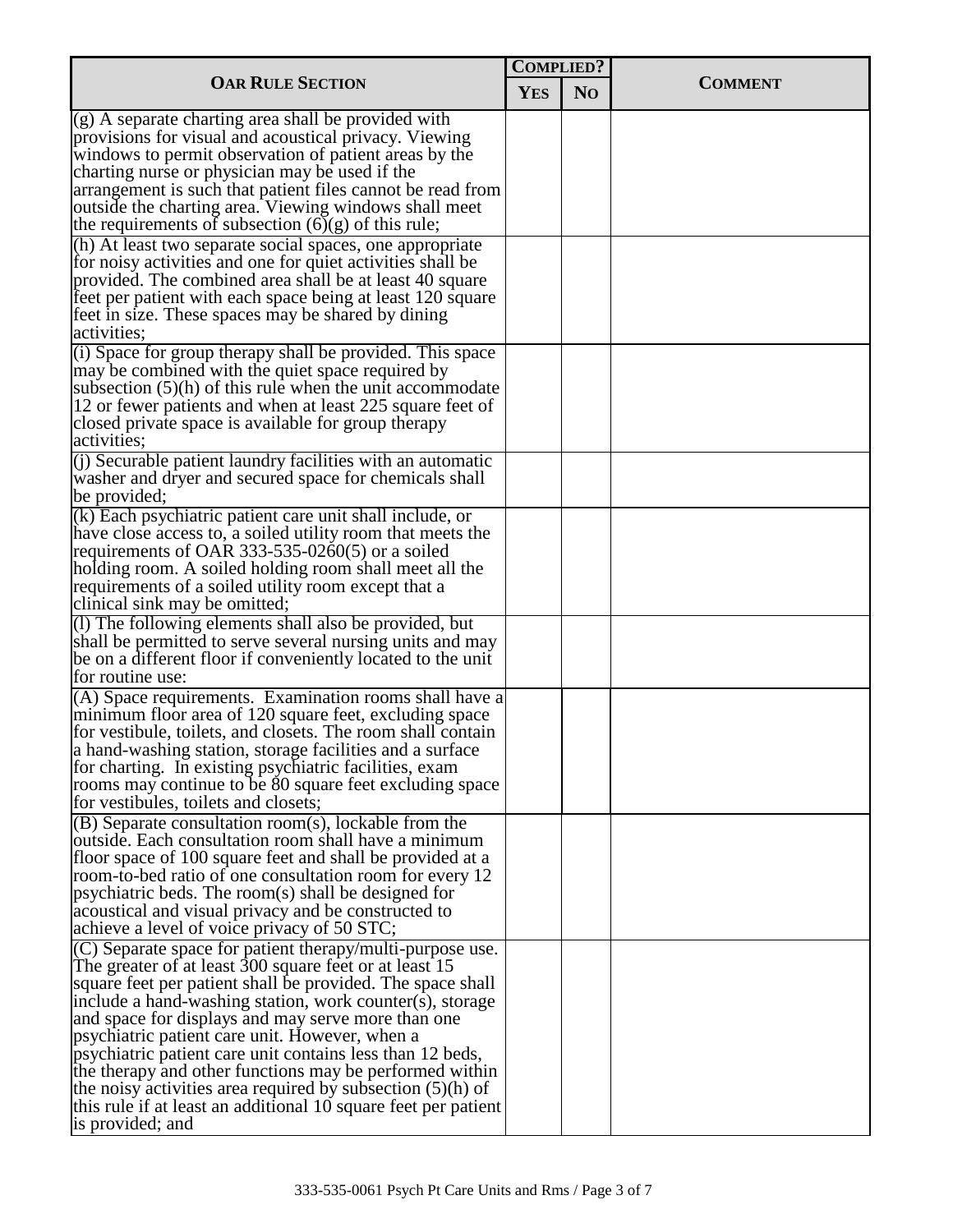| <b>OAR RULE SECTION</b>                                                                                                                                                                                                                                                                                                                                                                                                                                                      |  | <b>COMPLIED?</b> |                |
|------------------------------------------------------------------------------------------------------------------------------------------------------------------------------------------------------------------------------------------------------------------------------------------------------------------------------------------------------------------------------------------------------------------------------------------------------------------------------|--|------------------|----------------|
|                                                                                                                                                                                                                                                                                                                                                                                                                                                                              |  | N <sub>O</sub>   | <b>COMMENT</b> |
| $(0)$ A conference and treatment planning room, for use<br>by psychiatric patient care unit staff constructed to<br>achieve a level of voice privacy of 50 STC.                                                                                                                                                                                                                                                                                                              |  |                  |                |
| (m) Outside area shall be provided for all patients. The<br>area shall be discussed as part of the Functional Program<br>per subsection $(2)(f)$ of this rule.                                                                                                                                                                                                                                                                                                               |  |                  |                |
| (6) Patient and Staff Safety Features                                                                                                                                                                                                                                                                                                                                                                                                                                        |  |                  |                |
| $(6)$ Patient and staff safety features, security and safety<br>devices shall not, to the extent practicable, be presented<br>in a manner to attract or invite tampering by patients.<br>Design, finishes and furnishings shall be designed and<br>installed to minimize the opportunity for patients to<br>cause injury to themselves or others. Special design<br>considerations for prevention of self-injury and injury to<br>staff and others shall include:            |  |                  |                |
| (a) Visual control of nursing unit corridors, passive<br>activity areas and outdoor areas shall be provided;                                                                                                                                                                                                                                                                                                                                                                 |  |                  |                |
| (b) Hidden alcoves are prohibited;                                                                                                                                                                                                                                                                                                                                                                                                                                           |  |                  |                |
| (c) Non-patient areas, including staff support rooms,<br>mechanical and electrical spaces shall be secured from<br>patients;                                                                                                                                                                                                                                                                                                                                                 |  |                  |                |
| (d) Door closers and door and cabinet hardware,<br>including hinges in patient areas, shall be designed to<br>prevent attachment of other articles and to limit possible<br>patient or staff injury;                                                                                                                                                                                                                                                                         |  |                  |                |
| (e) Doors to patient toilet and shower rooms shall not<br>swing into the room. These doors shall either not be<br>lockable from within the room or shall be provided with<br>privacy locks that can be opened by staff with a key or<br>tool. Hardware shall be designed to preclude patients<br>from tying the door closed;                                                                                                                                                 |  |                  |                |
| $( f )$ Furnishings, movable equipment and accessories shall<br>be addressed by the Patient and Staff Safety Assessment<br>required by section $(2)$ of this rule;                                                                                                                                                                                                                                                                                                           |  |                  |                |
| (g) Windows, including interior and exterior glazing,<br>shall be non-operable and shall be of break-resistant<br>material (i.e., will not shatter). Window sills, curtains<br>and blinds shall be constructed to prevent attachment of<br>other articles;                                                                                                                                                                                                                   |  |                  |                |
| (h) Curtains and blinds shall be constructed to break-<br>away with a vertical load of greater than 40 pounds;                                                                                                                                                                                                                                                                                                                                                               |  |                  |                |
| (i) Ceilings in patient bedrooms, toilet and shower rooms<br>shall be of continuous bonded construction. T-bar<br>ceilings with lay-in tiles are not allowed.                                                                                                                                                                                                                                                                                                                |  |                  |                |
| $(i)$ The ceiling and air distribution devices, lighting<br>fixtures, sprinkler heads, smoke detectors, and other<br>appurtenances shall be designed and installed to be<br>tamper resistant, non-breakable, prevent the attachment<br>of other articles and to limit possible patient or staff<br>injury in patient rooms, toilet and shower rooms;<br>$(k)$ Flooring base in patient rooms, toilet and shower<br>rooms shall be installed to preclude removal by patients; |  |                  |                |
|                                                                                                                                                                                                                                                                                                                                                                                                                                                                              |  |                  |                |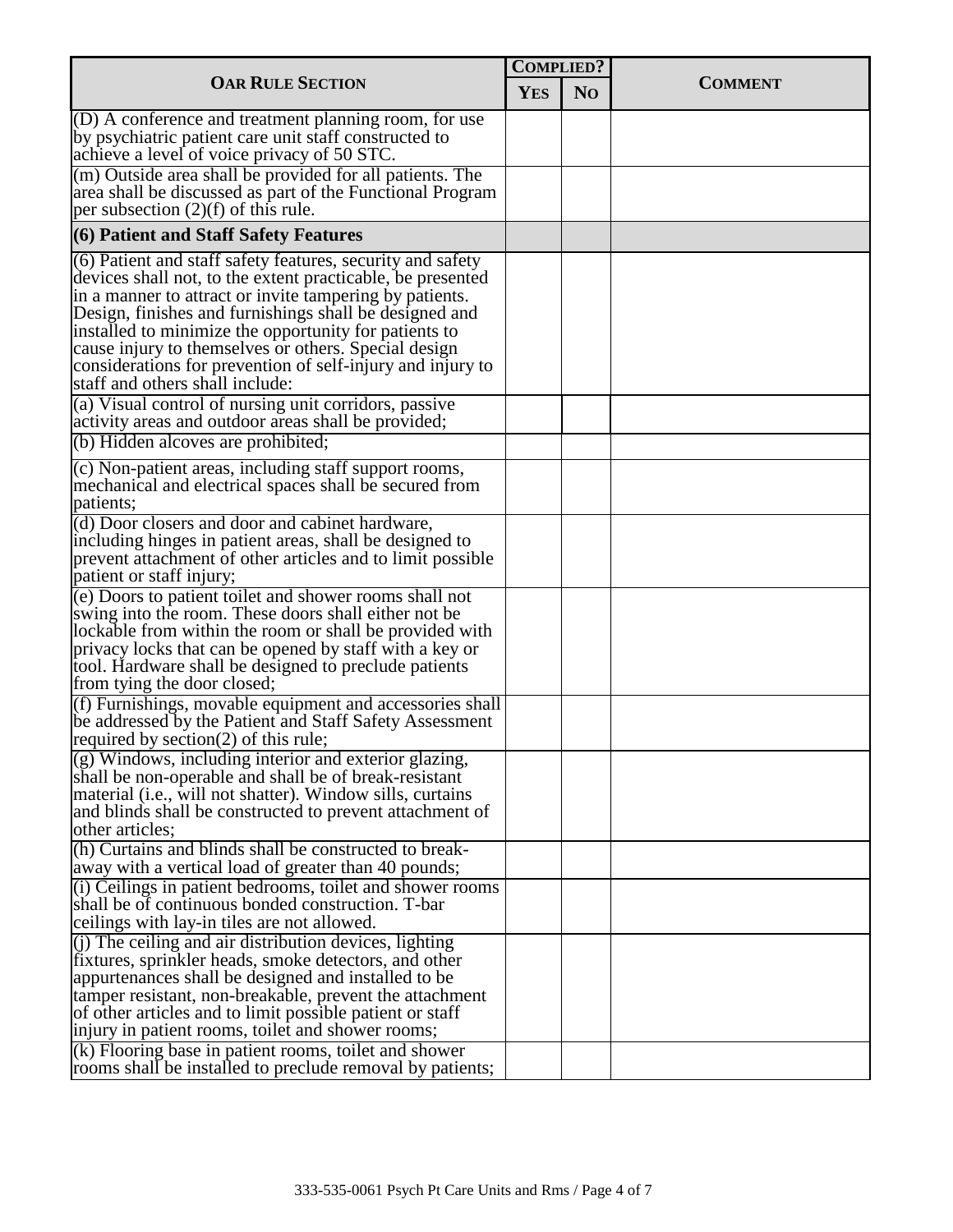| <b>OAR RULE SECTION</b>                                                                                                               |  | <b>COMPLIED?</b> |                |
|---------------------------------------------------------------------------------------------------------------------------------------|--|------------------|----------------|
|                                                                                                                                       |  | N <sub>O</sub>   | <b>COMMENT</b> |
| (1) Shower, bath, toilet and sink plumbing fixture<br>hardware and accessories, including grab bars and toilet                        |  |                  |                |
| paper holders, shall prevent attachment of other articles<br>and removal by patients. Shut-offs under patient sinks                   |  |                  |                |
| shall be covered and secured to prevent patient access;                                                                               |  |                  |                |
| (m) Grab bars, if provided, shall be contiguous to the<br>wall so that nothing can pass between the edge of the rail<br>and the wall; |  |                  |                |
| (n) Toilet flush valves shall be recessed or of the push<br>button type;                                                              |  |                  |                |
| (o) Hand-washing station faucet hardware shall be<br>recessed or of the push button type to preclude patient or<br>staff injury;      |  |                  |                |
| $(p)$ Shower curtains, if provided, shall have a breakaway                                                                            |  |                  |                |
| maximum of 40 pounds and be supported on curtain<br>tracks attached or flush to the ceiling. Shower curtains                          |  |                  |                |
| shall not be permitted where facilities accommodate<br>children whose weight is close to, or within the                               |  |                  |                |
| breakaway weight limits;                                                                                                              |  |                  |                |
| (q) Shower heads shall be sloped or otherwise designed<br>to prevent attachment of other articles;                                    |  |                  |                |
| (r) Fire extinguisher cabinets and fire alarm pull stations                                                                           |  |                  |                |
| shall be located or installed to prevent inappropriate use;                                                                           |  |                  |                |
| (s) Electrical outlets in patient areas shall be of a ground                                                                          |  |                  |                |
| fault interrupter type ("GFI") or shall be protected by GFI                                                                           |  |                  |                |
| breakers at electrical panels;<br>(t) Patient mirrors shall be non-breakable and                                                      |  |                  |                |
| shatterproof;                                                                                                                         |  |                  |                |
| (u) Medical gas outlets, if provided, shall be located or                                                                             |  |                  |                |
| installed to prevent patient access;                                                                                                  |  |                  |                |
| (v) All devices attached to walls, ceilings and floors and<br>all door and window hardware shall be tamper resistant                  |  |                  |                |
| and be securely fastened with tamper proof screws;<br>(w) All exit door hardware shall have concealed rods, if                        |  |                  |                |
| any are used, and they shall not be removable by patients.                                                                            |  |                  |                |
| Door closure and panic bars, if provided, shall not allow                                                                             |  |                  |                |
| attachment of other articles;                                                                                                         |  |                  |                |
| $(x)$ Time delay closers shall not be used on locked doors;<br>and                                                                    |  |                  |                |
| $(v)$ Outdoor areas shall be secured in accordance with the                                                                           |  |                  |                |
| Patient and Staff Safety Assessment required by section<br>$(2)$ of this rule.                                                        |  |                  |                |
| (7) Psychiatric Seclusion Rooms.                                                                                                      |  |                  |                |
| Psychiatric seclusion rooms shall comply with the<br>following requirements:                                                          |  |                  |                |
| (a) As required by section $(3)$ of this rule, and except as<br>permitted by OAR 333-500-0065, each hospital                          |  |                  |                |
| classified as general or psychiatric shall have at least 1                                                                            |  |                  |                |
| psychiatric seclusion room. A minimum of 1 psychiatric                                                                                |  |                  |                |
| holding room is required for every 24 psychiatric beds or<br>fraction thereof. The rooms shall be proximate to a                      |  |                  |                |
| nurses' station. Each room shall be for only 1 patient and                                                                            |  |                  |                |
| shall be at least 80 square feet in size. The design of the                                                                           |  |                  |                |
| room shall prevent patient hiding and minimize the                                                                                    |  |                  |                |
| potential for escape and self-injury;                                                                                                 |  |                  |                |
| (b) Psychiatric seclusion rooms shall meet the<br>requirements of section (6) of this rule;                                           |  |                  |                |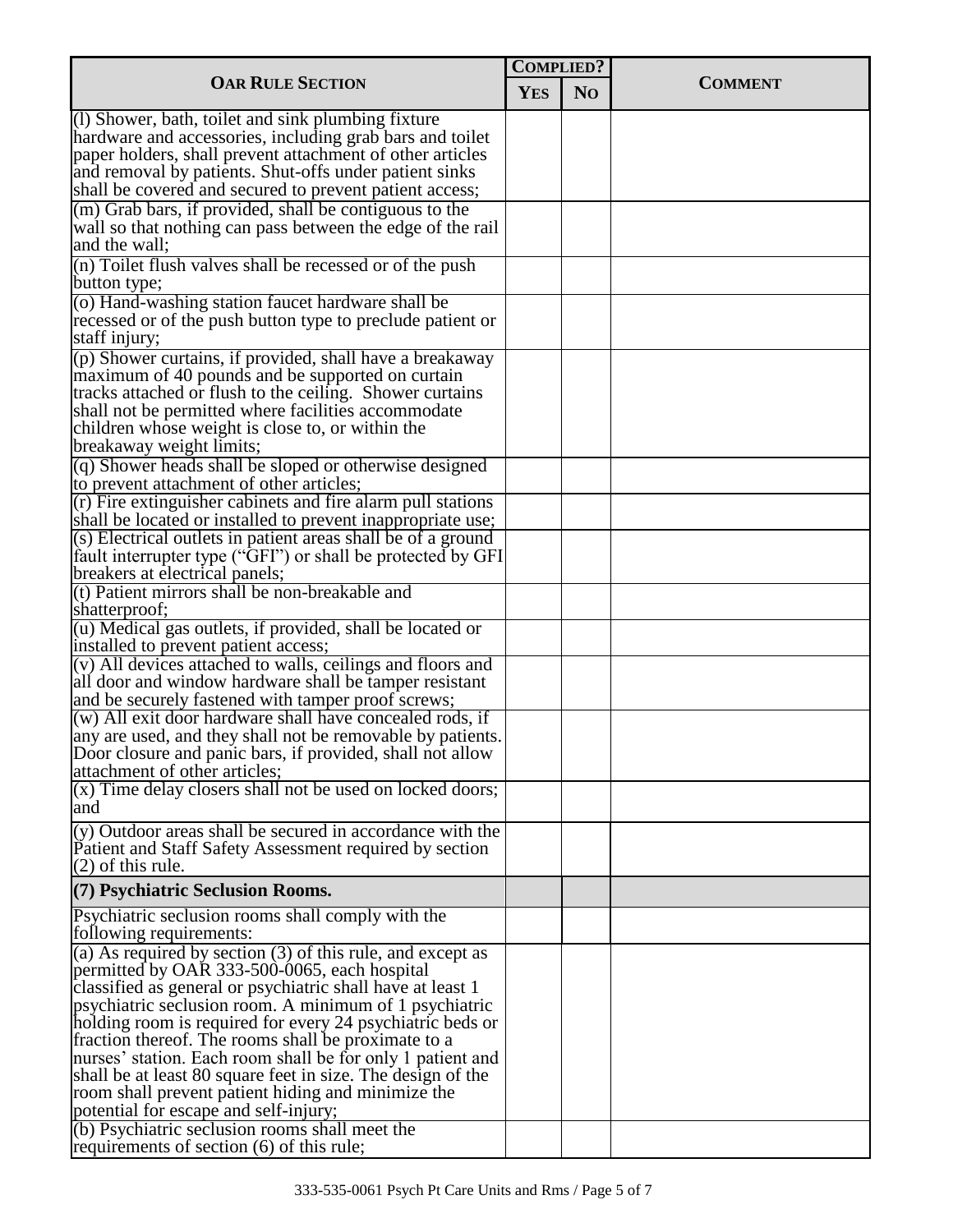| <b>OAR RULE SECTION</b>                                                                                                |  | <b>COMPLIED?</b> |                |
|------------------------------------------------------------------------------------------------------------------------|--|------------------|----------------|
|                                                                                                                        |  | N <sub>O</sub>   | <b>COMMENT</b> |
| (c) Outside room corners, door hardware protrusions and                                                                |  |                  |                |
| other projections shall be avoided to minimize points for                                                              |  |                  |                |
| possible patient injury;                                                                                               |  |                  |                |
| (d) No items shall be attached to the walls and there shall                                                            |  |                  |                |
| be no exposed curtains, drapes, rods or furniture, except                                                              |  |                  |                |
| a portable bed which can be removed if necessary. Beds<br>that are securely fastened to the floor are allowable but    |  |                  |                |
| must have no sharp protrusions, such as bed posts or                                                                   |  |                  |                |
| corners:                                                                                                               |  |                  |                |
| (e) Wall and other room finish materials shall be securely                                                             |  |                  |                |
| constructed to resist attempts at intentional damage;                                                                  |  |                  |                |
| (f) Exposed pipes or electrical wiring is prohibited.                                                                  |  |                  |                |
| Electrical outlets, if provided, shall be permanently                                                                  |  |                  |                |
| capped or covered with a metal shield that opens with a                                                                |  |                  |                |
| key and shall be circuited and controllable from outside                                                               |  |                  |                |
| the room. Ceiling lights shall be unbreakable and shall be                                                             |  |                  |                |
| either recessed or surface mounted;                                                                                    |  |                  |                |
| (g) Room construction shall contain no readily                                                                         |  |                  |                |
| combustible materials (i.e., wood or vinyl wall covering                                                               |  |                  |                |
| surfaces). If the room interior is padded with combustible<br>materials, such materials shall meet the requirements of |  |                  |                |
| the NFPA 101 Code as enforced by the State Fire                                                                        |  |                  |                |
| Marshal;                                                                                                               |  |                  |                |
| (h) Sprinkler heads shall be of a recessed pop-down type                                                               |  |                  |                |
| and shall have a breakaway strength of under 80 pounds;                                                                |  |                  |                |
| (i) A toilet and hand-washing station that meets the                                                                   |  |                  |                |
| requirements of section (6) of this rule shall be available                                                            |  |                  |                |
| for patient use but shall not be located within the room;                                                              |  |                  |                |
| $(i)$ The door to the room shall open outward and shall                                                                |  |                  |                |
| include a viewing window of shatterproof glass or plastic                                                              |  |                  |                |
| through which the entire room may be viewed from the                                                                   |  |                  |                |
| outside before entering; and<br>$(k)$ The door to the room shall be lockable from the                                  |  |                  |                |
| outside and shall include tamper-proof hardware. The                                                                   |  |                  |                |
| lock must release with initiation of the fire alarm,                                                                   |  |                  |                |
| sprinkler flow or power failure as required for controlled                                                             |  |                  |                |
| egress in accordance with the Oregon Structural                                                                        |  |                  |                |
| Specialty Code and NFPA 101 Code as enforced by the                                                                    |  |                  |                |
| appropriate building codes agency and fire marshal.                                                                    |  |                  |                |
| (8) Child and Adolescent Psychiatric Units.                                                                            |  |                  |                |
| The requirements of sections $(1)$ through $(6)$ of this rule                                                          |  |                  |                |
| and of section (7) of this rule, if a psychiatric seclusion                                                            |  |                  |                |
| room is provided, shall apply to child and adolescent                                                                  |  |                  |                |
| psychiatric units, except as follows:                                                                                  |  |                  |                |
| (a) The environment of the unit shall reflect the age,                                                                 |  |                  |                |
| social and developmental needs of children and                                                                         |  |                  |                |
| adolescents, including space to accommodate family and<br>other caregivers;                                            |  |                  |                |
| (b) At least 1 single occupancy time out room shall be                                                                 |  |                  |                |
| provided;                                                                                                              |  |                  |                |
| (c) An outdoor activity area shall be provided with a                                                                  |  |                  |                |
| minimum of 50 square feet per patient but not less than                                                                |  |                  |                |
| 400 total square feet;                                                                                                 |  |                  |                |
| (d) Child and adolescent care units shall be physically                                                                |  |                  |                |
| and visually separate from one another and from adult                                                                  |  |                  |                |
| care units; and                                                                                                        |  |                  |                |